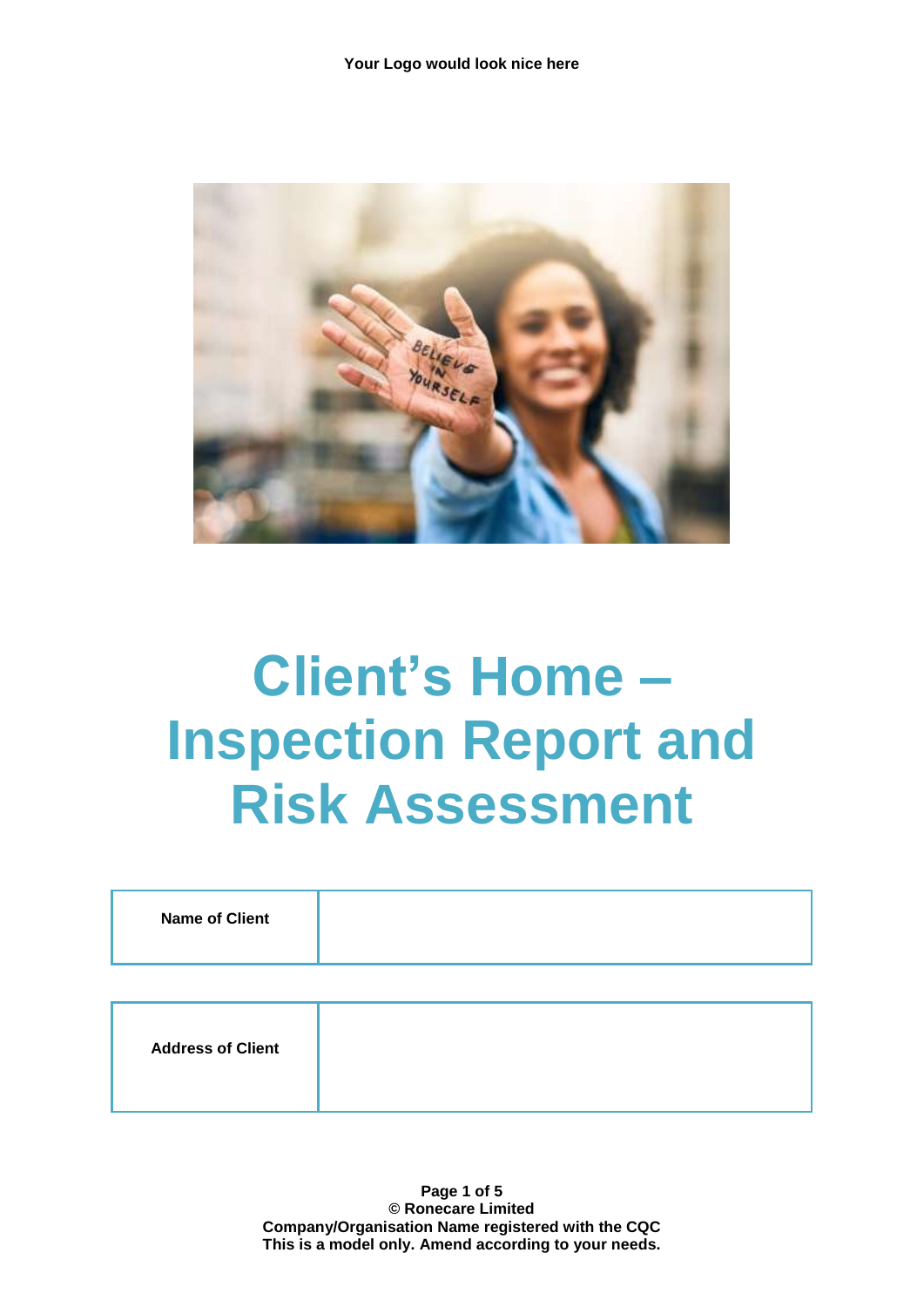## **This Report is to be completed by an experienced Assessor at the Client's home prior to the delivery of service. It is to be retained as part of the Client's Support Plan.**

| <b>Potential Hazardous Area -</b><br>Are there any concerns?        | <b>Tick as</b><br>applicable |           | If yes, what is the concern, and what needs to be<br>done? | Indicate date by<br>when this work<br>is to be | <b>Signature that work has</b><br>been undertaken - if it is<br>not signed off, then it |
|---------------------------------------------------------------------|------------------------------|-----------|------------------------------------------------------------|------------------------------------------------|-----------------------------------------------------------------------------------------|
|                                                                     | <b>Yes</b>                   | <b>No</b> |                                                            | completed                                      | remains a hazard. Be<br>aware!                                                          |
| The house itself                                                    |                              |           |                                                            |                                                |                                                                                         |
| <b>Parking</b>                                                      |                              |           |                                                            |                                                |                                                                                         |
| The route from the car to<br>the house - Risk from<br>minor injury? |                              |           |                                                            |                                                |                                                                                         |
| <b>Access exit</b>                                                  |                              |           |                                                            |                                                |                                                                                         |
| <b>Lighting outside and inside</b><br>the house                     |                              |           |                                                            |                                                |                                                                                         |
| <b>Floors and carpets inside</b><br>the house                       |                              |           |                                                            |                                                |                                                                                         |
| Electrical plugs, wiring etc.                                       |                              |           |                                                            |                                                |                                                                                         |

**Page 2 of 5 © Ronecare Limited Company/Organisation Name registered with the CQC This is a model only. Amend according to your needs.**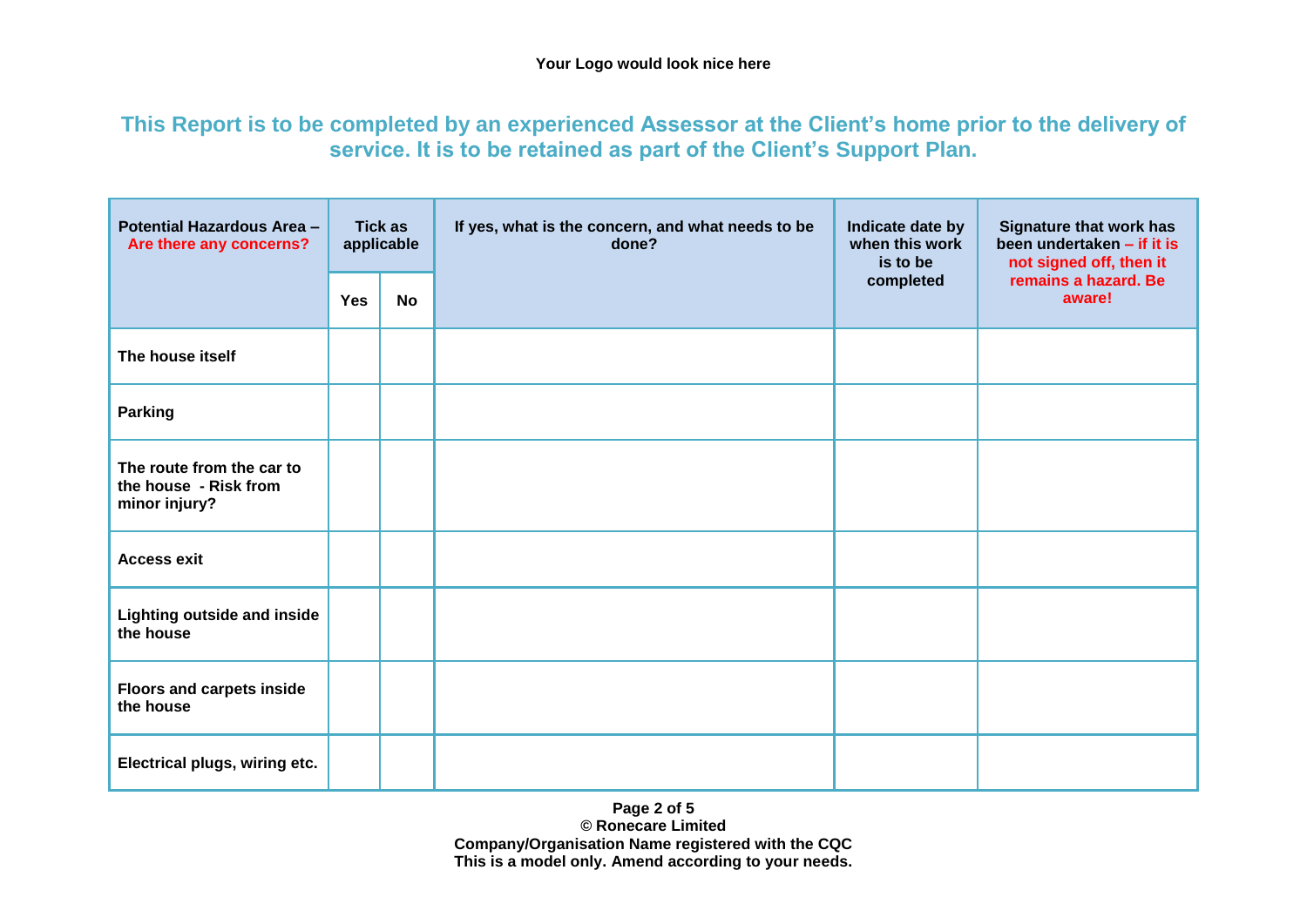| <b>Potential Hazardous Area -</b><br>Are there any concerns? | <b>Tick as</b><br>applicable |           | If yes, what is the concern, and what needs to be<br>done? | Indicate date by<br>when this work<br>is to be | <b>Signature that work has</b><br>been undertaken - if it is<br>not signed off, then it |
|--------------------------------------------------------------|------------------------------|-----------|------------------------------------------------------------|------------------------------------------------|-----------------------------------------------------------------------------------------|
|                                                              | <b>Yes</b>                   | <b>No</b> |                                                            | completed                                      | remains a hazard. Be<br>aware!                                                          |
| <b>Electrical equipment the</b><br>Carer may need to use     |                              |           |                                                            |                                                |                                                                                         |
| <b>Coal fire</b>                                             |                              |           |                                                            |                                                |                                                                                         |
| Stairways, inside and<br>outside                             |                              |           |                                                            |                                                |                                                                                         |
| <b>Grab rails</b>                                            |                              |           |                                                            |                                                |                                                                                         |
| <b>Stair lift</b>                                            |                              |           |                                                            |                                                |                                                                                         |
| <b>Hazardous Substances</b><br>(COSHH)                       |                              |           |                                                            |                                                |                                                                                         |
| <b>Fire Escape route</b>                                     |                              |           |                                                            |                                                |                                                                                         |
| <b>Animals and Pets</b>                                      |                              |           |                                                            |                                                |                                                                                         |

**Page 3 of 5 © Ronecare Limited Company/Organisation Name registered with the CQC This is a model only. Amend according to your needs.**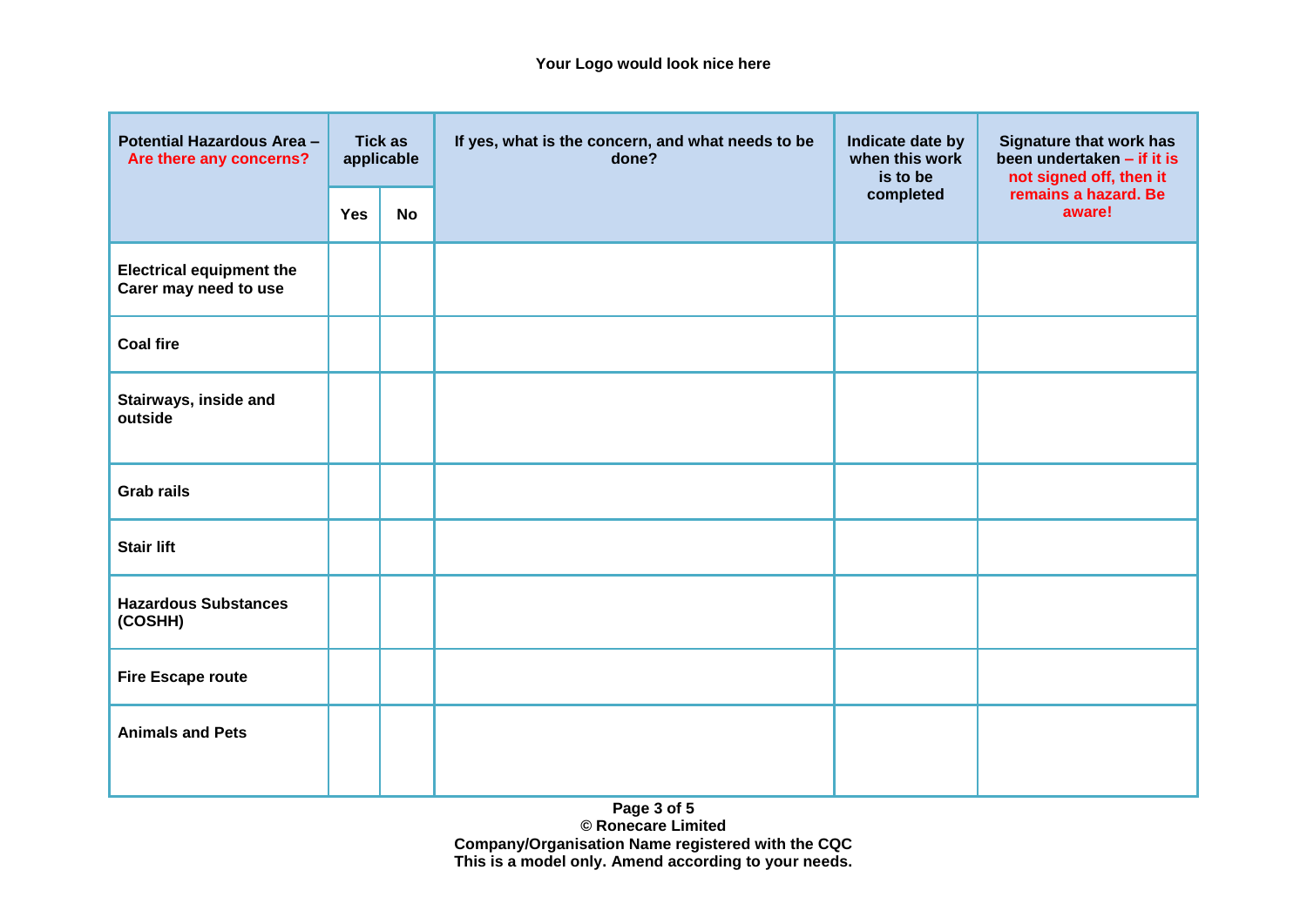| <b>Potential Hazardous Area -</b><br>Are there any concerns? | <b>Tick as</b><br>applicable |    | If yes, what is the concern, and what needs to be<br>done? | Indicate date by<br>when this work<br>is to be | <b>Signature that work has</b><br>been undertaken - if it is<br>not signed off, then it |
|--------------------------------------------------------------|------------------------------|----|------------------------------------------------------------|------------------------------------------------|-----------------------------------------------------------------------------------------|
|                                                              | <b>Yes</b>                   | No |                                                            | completed                                      | remains a hazard. Be<br>aware!                                                          |
| <b>General cleanliness of the</b><br>house                   |                              |    |                                                            |                                                |                                                                                         |
| House in high crime area?                                    |                              |    |                                                            |                                                |                                                                                         |
| <b>Others Risks - List</b>                                   |                              |    |                                                            |                                                |                                                                                         |
|                                                              |                              |    |                                                            |                                                |                                                                                         |
|                                                              |                              |    |                                                            |                                                |                                                                                         |
|                                                              |                              |    |                                                            |                                                |                                                                                         |

| <b>Signature of</b><br>ASSessor | Date: |  |
|---------------------------------|-------|--|
|                                 |       |  |